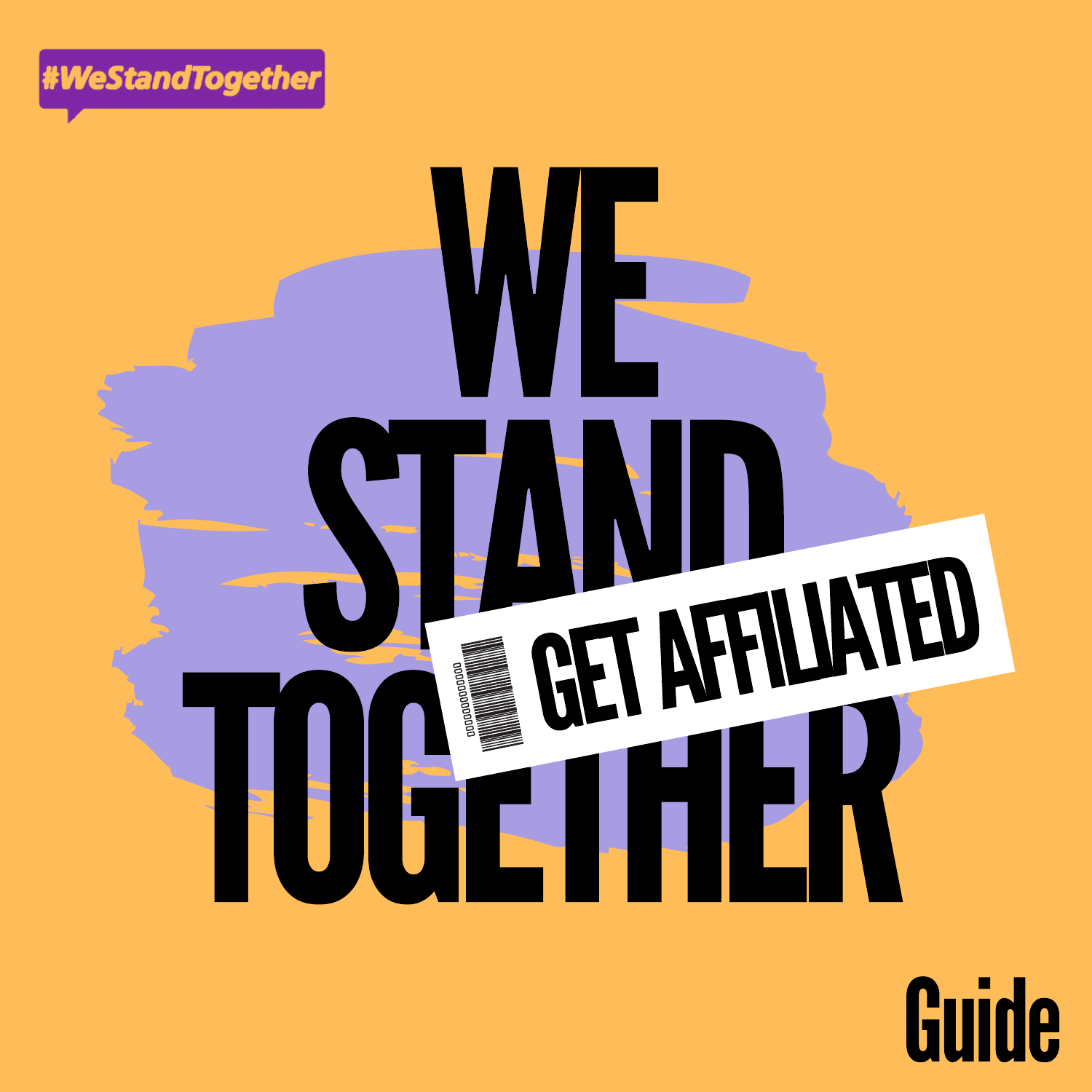### #StandWithUs

We Stand Together invites you to join us as an Affiliate and become part of our mission of celebrating diversity, challenging hate, and making the communities of the UK safer and stronger.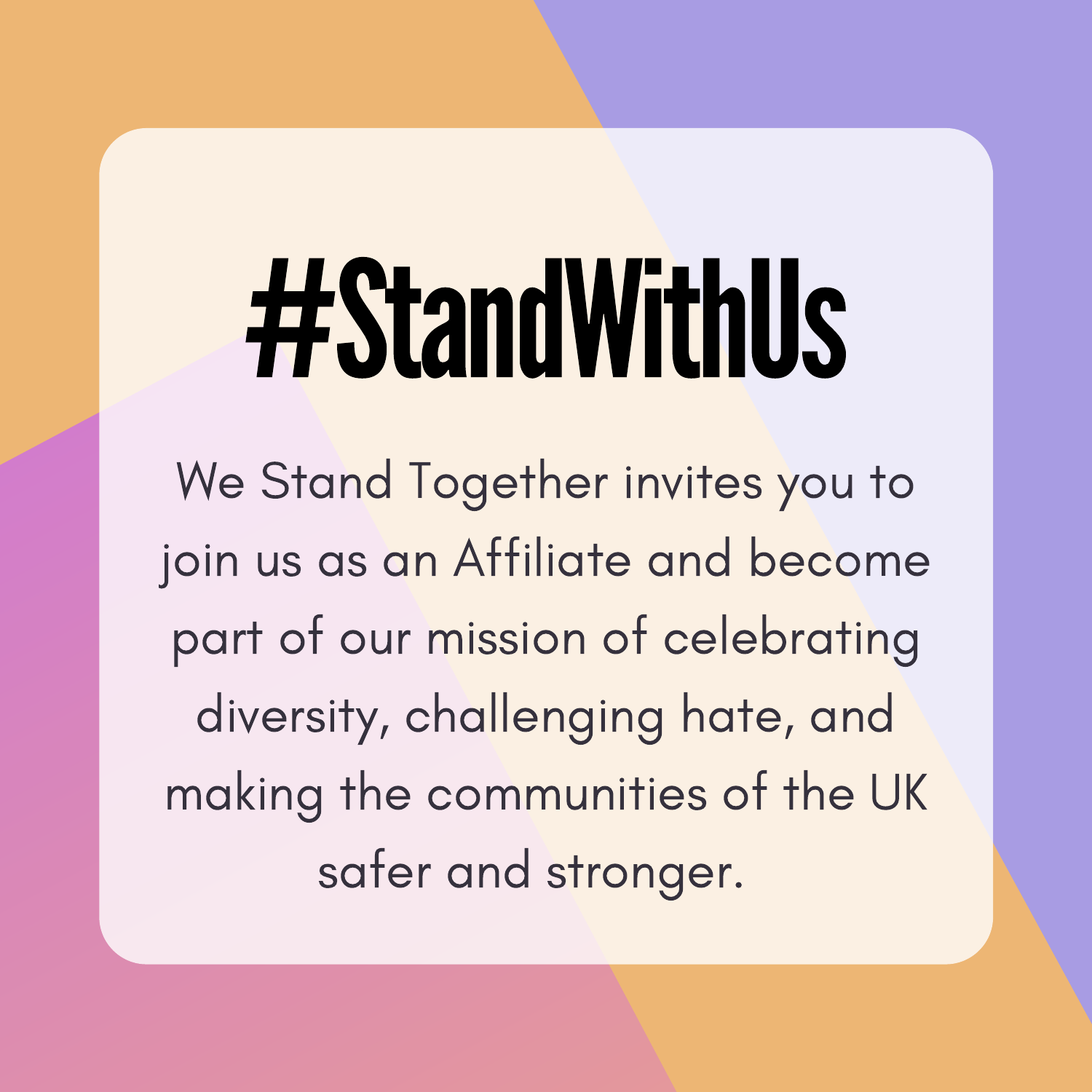## Why Affiliate?

#WeStandTogether is the official brand for community cohesion in Greater Manchester. As the nonprofit representing this brand, getting Affiliated with us gives you access to a multitude of resources.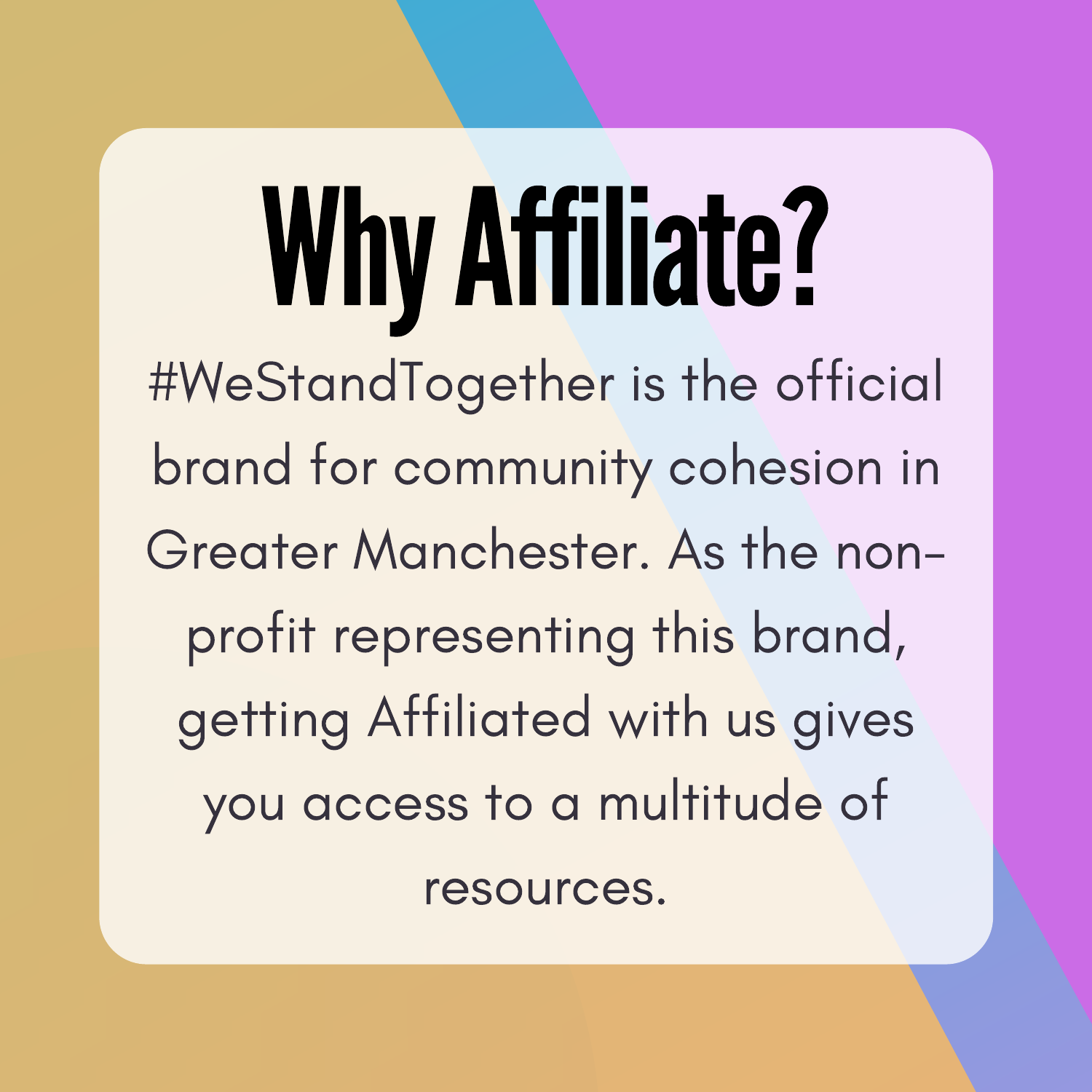### Affiliateswillhave accessto:

- 1. Free consultancy services for event planning, strategy, fundraising, marketing, and PR.
- Access to over £12000 in Affiliate Awards, 2. £250 microgrants, and other fundraising opportunities.
- 3. Access to our extensive network of contacts across Greater Manchester.
- 4. Training opportunities for staff.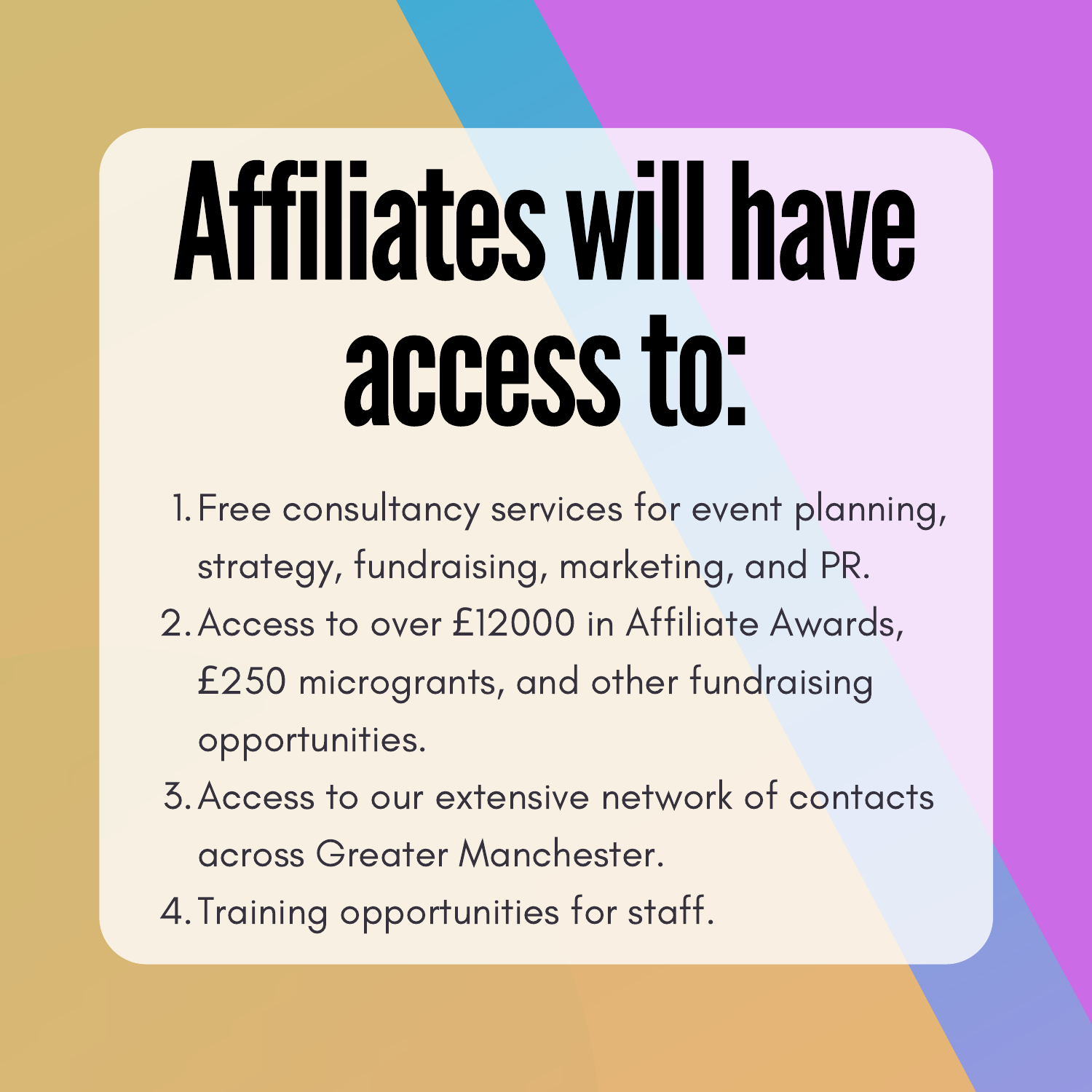#### Your Duty as a WeStandTogether Affiliate:

Affiliated schools/community groups/ organisations have no obligations other than to agree to, and act in line with, our principles of challenging hate, celebrating diversity, and seeking to build stronger & safer communities.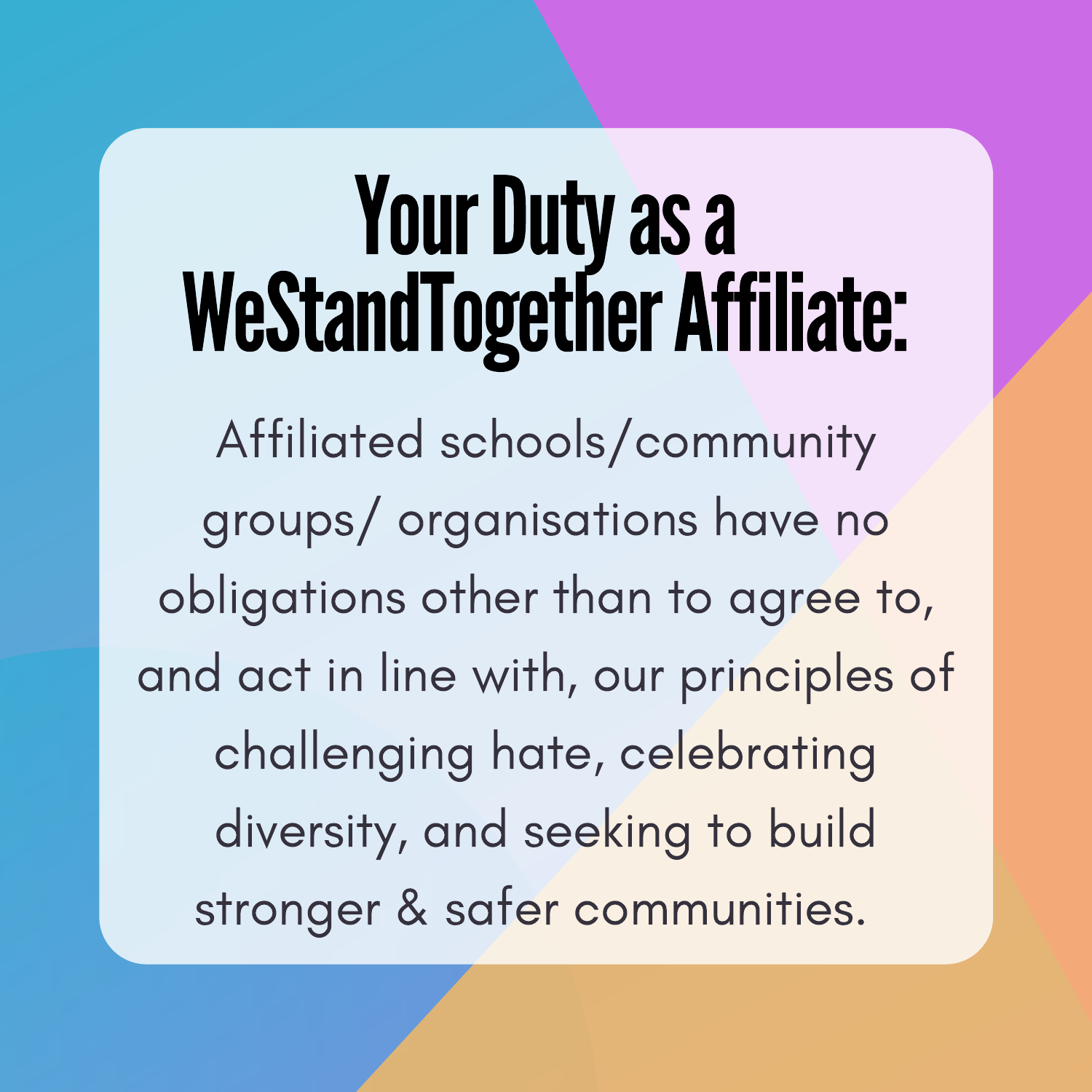#### **Affiliate Autonomy**

While we encourage affiliated organizations to use tools such as difficult dialogues, antidiscrimination workshops, and celebratory events, they are free to get as creative as they want and will retain full autonomy in how they operate.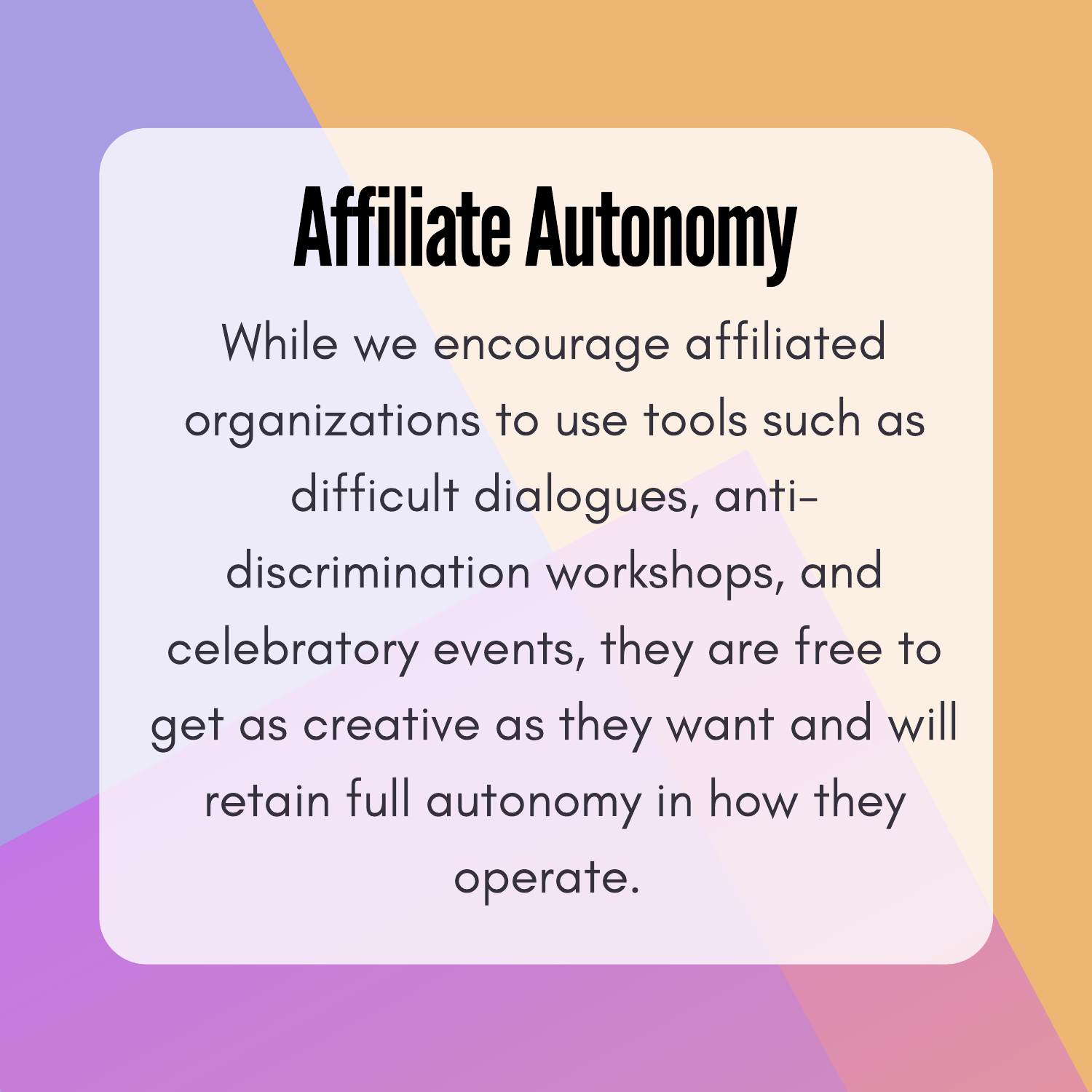#### FreeAffiliation

Affiliation is free for individuals, non-profit organizations, and associates, however, you can make a donation to us if you wish via the links on our website.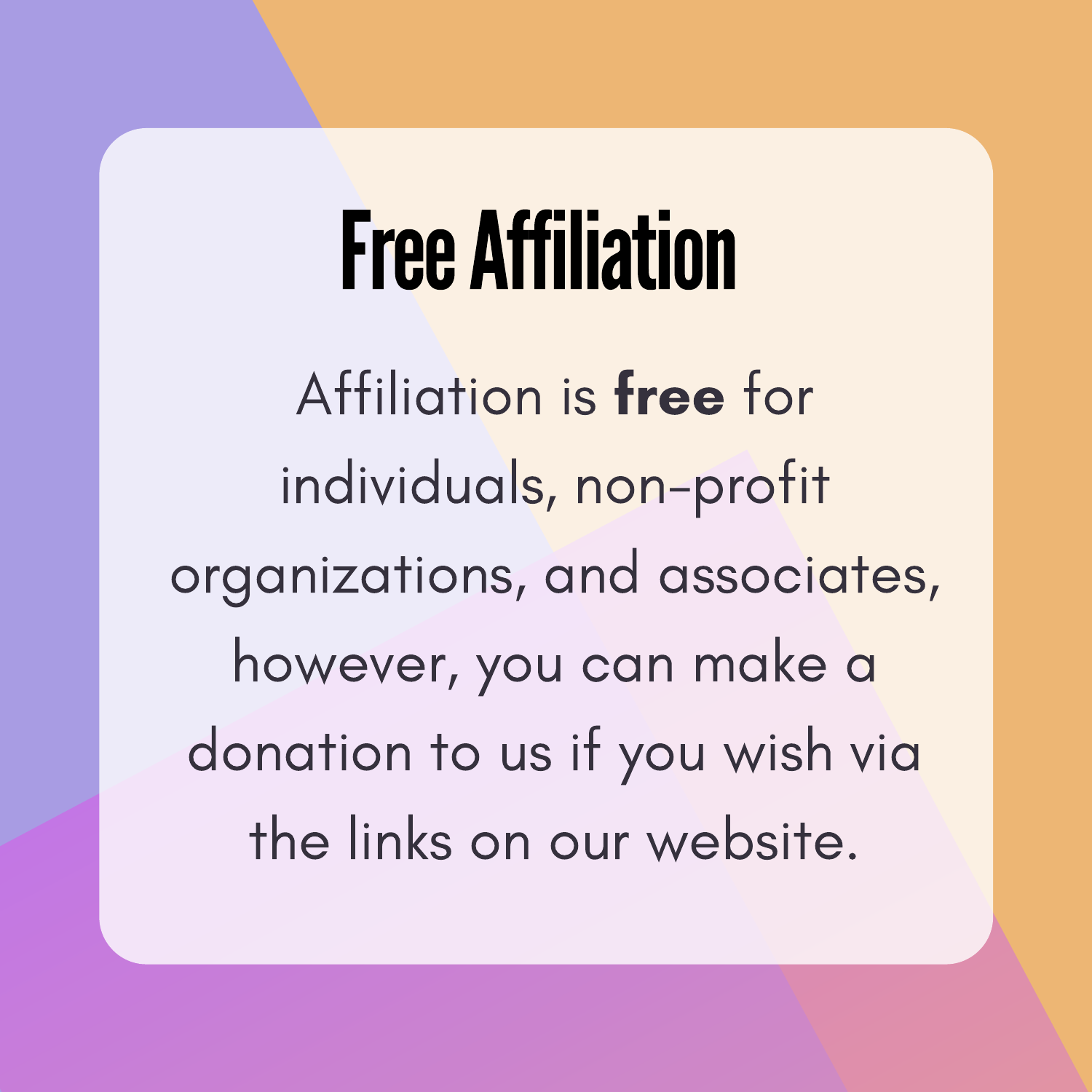#### CorporateAffiliation

Corporate or for-profit organisations are required to make a donation of at least £50 to affiliate.

Once you have made a donation, please fill out the application form on our website and email us at support@westandtogether.org.uk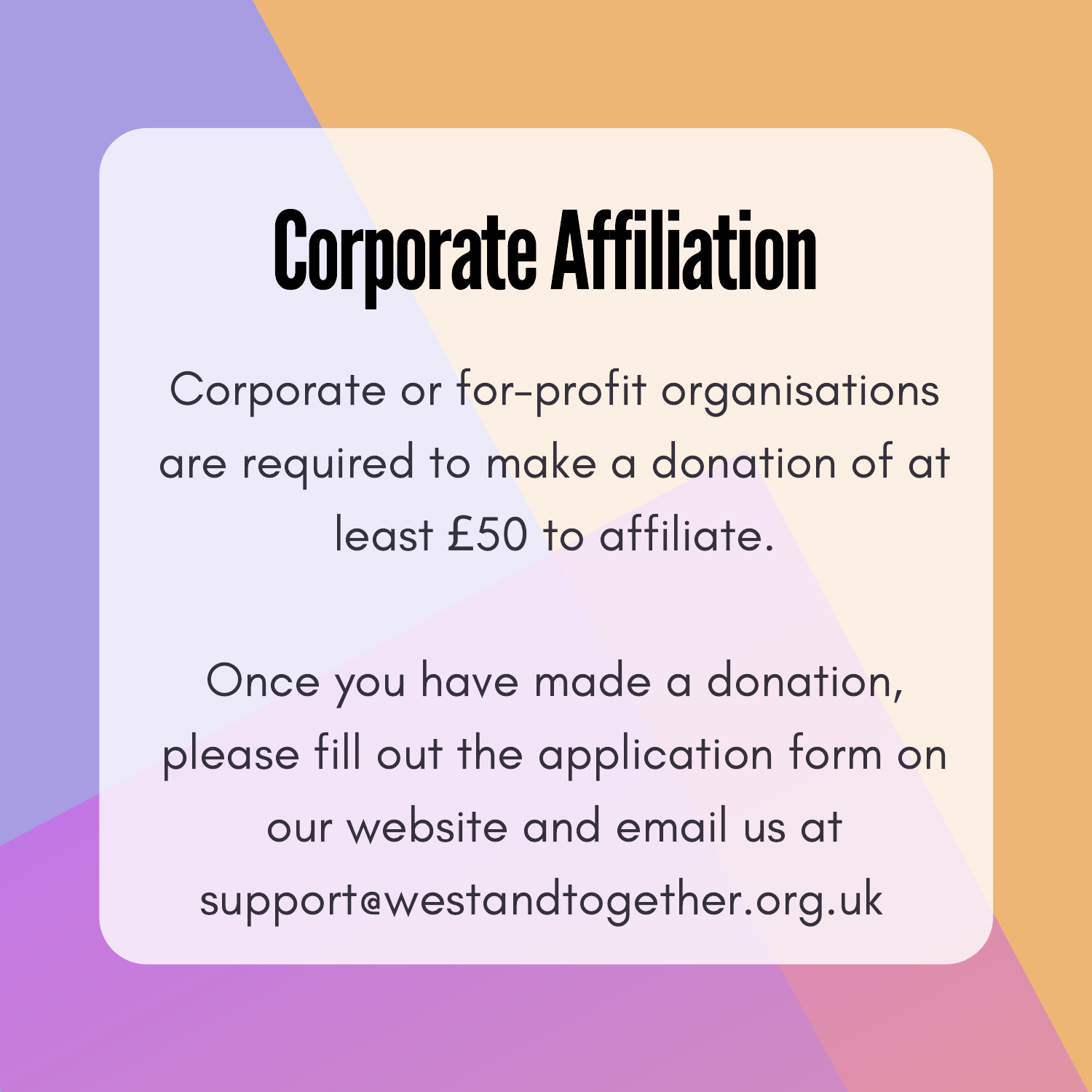## How to Affiliate?

Establish a local We Stand Together Committee/Project/Working Group/ Partnership with at least 5 members, hopefully from diverse backgrounds (age, gender, sexual orientation, ethnicity, religion, disability, etc.) This Committee/Project/Working Group/ Partnership can exist under the umbrella of your existing organisation.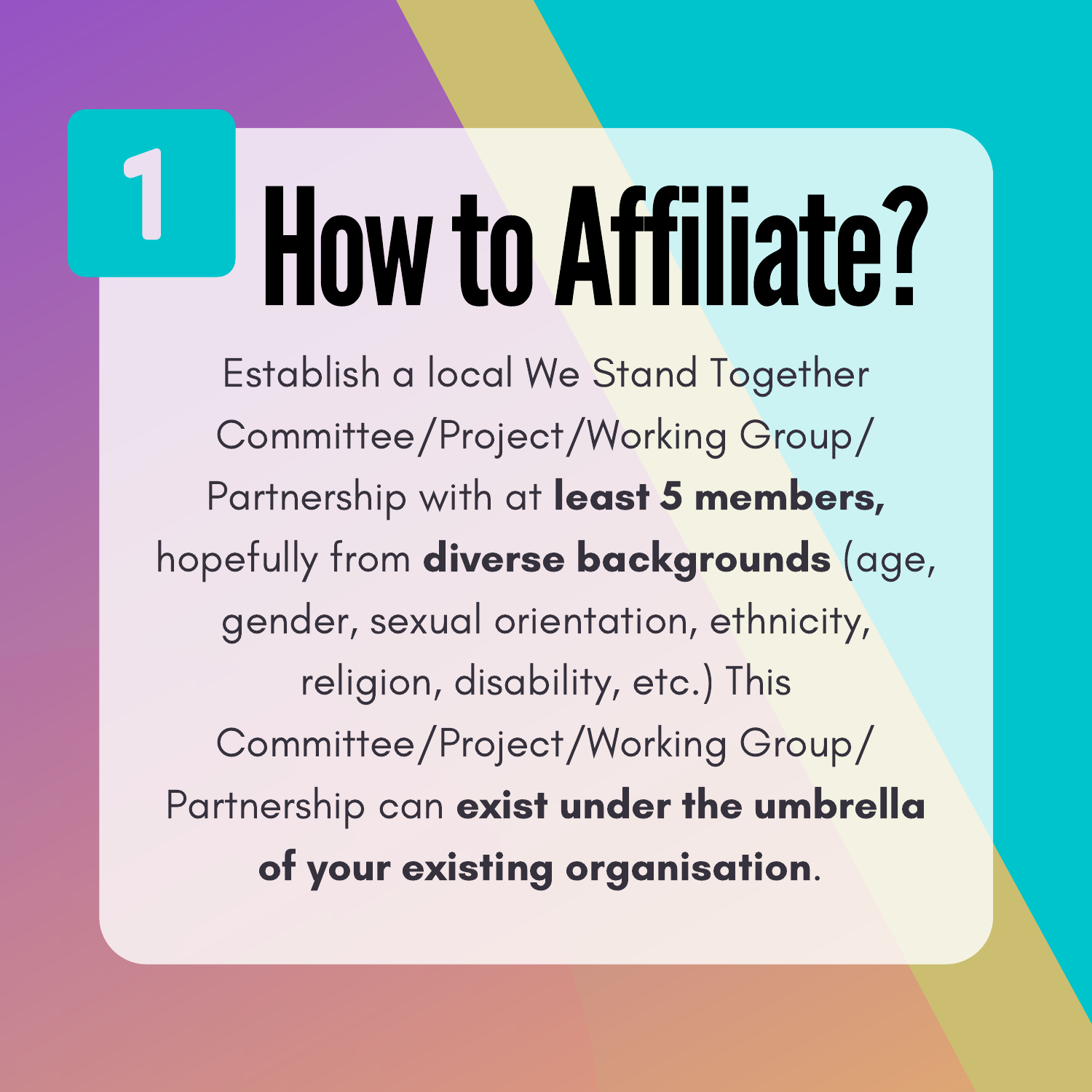# How to Affiliate?

Affiliate the Working Group/Committee/Project Group/ partnership to We Stand Together.

This can be done via the affiliate application form on our website.